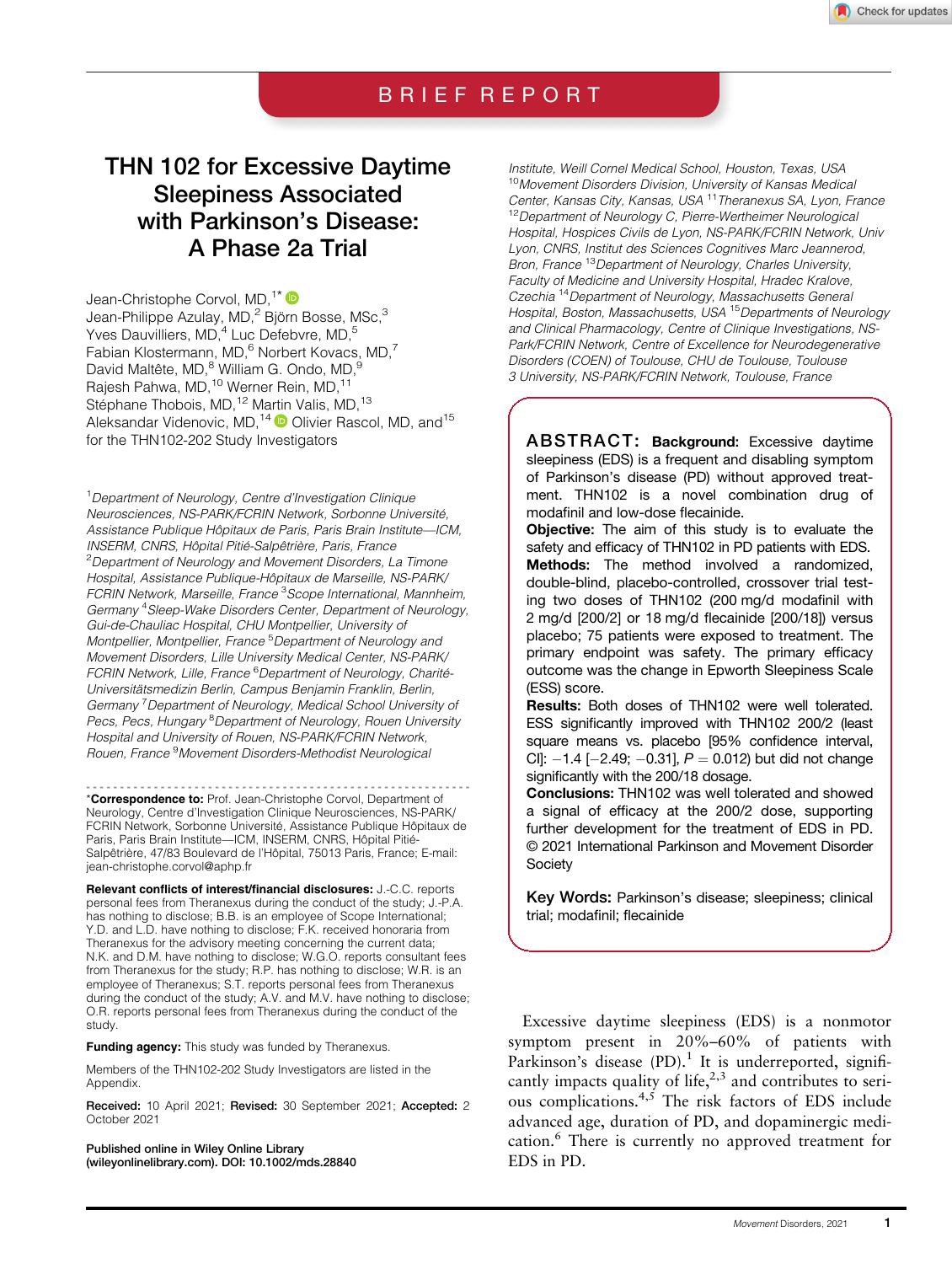Modafinil has shown inconsistent results as a treatment for EDS associated with PD.7-9 Besides its monoaminergic mechanisms of action, modafinil modulates astrocyte networks by enhancing connexin Cx30 expression and gap junction function.<sup>10</sup> Flecainide, an anti-arrhythmic drug, has been identified as a Cx30 inhibitor.<sup>11,12</sup> THN102 is a combination of modafinil and low-dose flecainide. The mechanism of action of this combination has been related to modulation of astrocyte networks via connexins, which can modulate neuronal activity.13 In orexin-knockout mice the combination of modafinil and flecainide increased wake periods and working memory when compared to modafinil alone.<sup>11</sup> Similarly, a positron emission tomography study demonstrated a greater increase in regional brain glucose metabolism in the cortex, striatum, and amygdala of rats treated with THN102 as compared to modafinil alone.<sup>14</sup> This enhanced response may be related to the inhibition of the modafinil-induced Cx30 upregulation by flecainide, assuming that the upregulation of Cx30 by modafinil limits its activity on wakefulness. The effect of THN102 (modafinil 300 mg with flecainide 3, 9, and 27 mg/24 hours) on wakefulness and cognitive function was tested in healthy male volunteers versus modafinil alone and placebo in a phase I sleep deprivation study.<sup>15</sup> THN102 at the lowest dose induced significantly higher psychomotor vigilance speed over modafinil and placebo, whereas most doses significantly improved cognitive performance versus modafinil.

The aim of this pilot study was to compare for the first time the safety and efficacy of THN102 versus placebo in EDS associated with PD.

## Patients and Methods

### Study Design

This was a double-blind, placebo-controlled, complete three-way crossover, phase 2 study performed in 30 sites in 5 countries ([ClinicalTrials.gov](http://clinicaltrials.gov) NCT03624920). The design was chosen to obtain informative results with a relatively small sample size. The washout of at least 1 week was appropriate given the relatively short elimination half-lives of both drugs (modafinil: 15 hours and flecainide 13 hours). The protocol was approved by an institutional review board at each study site and was conducted according to Good Clinical Practice (E6).

### **Participants**

Participants had a diagnosis of PD according to MDS criteria<sup>16</sup>; complained of daytime sleepiness affecting their quality of life and/or daytime functioning; and had Epworth Sleepiness Scale (ESS) score of  $\geq 14$ ,<sup>17</sup> Hoehn and Yahr score of  $\leq 4$ ,<sup>18</sup> and stable PD medications for at least 4 weeks before screening. The main exclusion criteria were known or suspected sleep apnea, other neurological and psychiatric disorders, use of stimulants,

severe cardiovascular disorders, current impulse control disorder, suicidality, dementia, or MoCA (Montreal Cognitive Assessment)<sup>19</sup> score <23. Written informed consent was obtained from all participants before study initiation.

#### Randomization and Masking

The treatment conditions were THN102 200 mg/d modafinil  $+ 2$  mg/d flecainide (THN102 200/2), THN102 200 mg/d modafinil  $+18$  mg/d flecainide (THN102 200/18), or placebo. Each participant was randomly assigned to one of six treatment sequences, with each of the three treatments during a 2-week period separated by a 1–2 week washout period.

Participants had assessments at baseline, after each treatment and washout periods, and at a follow-up visit. Participants were instructed to take study medications in the morning at  $8.00 \pm 1$  hours (assessments were performed after medication intake).

Safety assessments included treatment emergent adverse events (TEAEs), serious adverse events (SAEs), safety laboratory, vital signs, ECG (electrocardiogram), MDS-UPDRS (Movement Disorder Society-Unified Parkinson's Disease Rating Scale),<sup>20</sup> the Columbia Suicide Severity Rating Scale, $21$  the Questionnaire for Impulsive-Compulsive Disorders in Parkinson's Disease-Rating Scale (QUIP-RS),<sup>22</sup> and a patient diary documenting nightly sleep duration and awakenings and daytime sleepiness, sleep attacks, and naps.

Efficacy assessments included ESS (1 week recall), the Psychomotor Vigilance  $Test<sub>z</sub><sup>23</sup>$  and MoCA to document vigilance and cognitive function. Participants also reported diurnal and nocturnal sleep-related outcomes (diary). Actigraphy was included as exploratory assessment.

#### **Outcomes**

The primary outcome was safety evaluation as this was the first study with THN102 in patients with PD. The key efficacy endpoint was the change from baseline in the ESS score. Other secondary efficacy endpoints were (1) ESS responder rate  $(\geq 25\%$  ESS score improvement)<sup>24</sup> and (2) ESS remission rate (ESS < 11).

#### Statistical Analysis

Sample size estimation was based on ESS results previously reported. $8$  A sample size of 54 participants was assumed to have a power of 82% to detect an effect size of 0.40 with a 0.05 two-sided significance level. To account for dropouts, 60 participants were randomly assigned.

The safety set (SS) included all enrolled participants who received at least one dose of study medication. The full analysis set (FAS) included all randomly assigned participants with an evaluable ESS score at the end of at least one treatment period for efficacy analyses.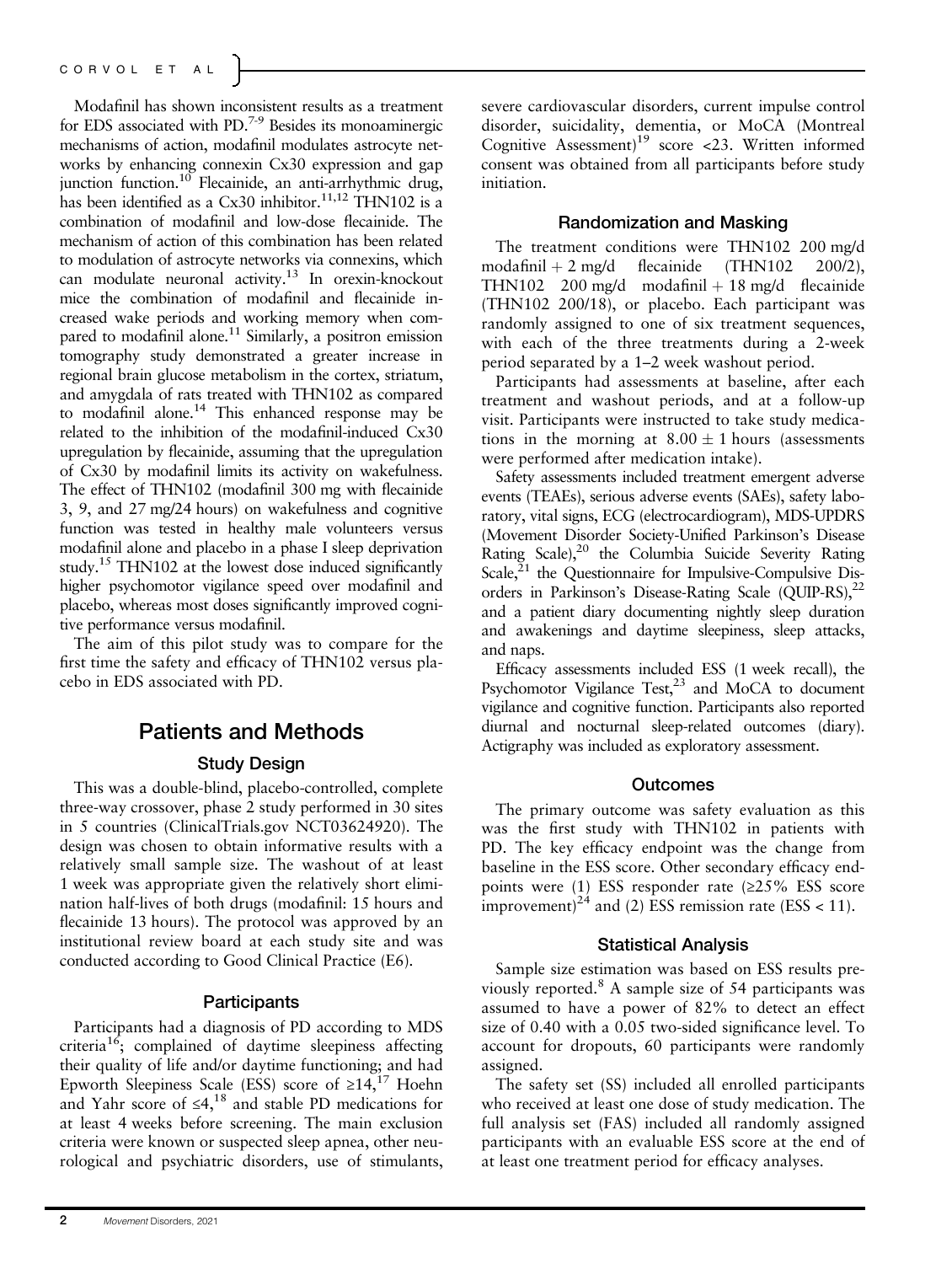Efficacy variables were analyzed using a mixed linear regression model with the fixed effects of treatment, period, treatment by period interaction, sequence, and baseline score and subject nested within sequence as a random effect (for details see Appendix S1).

Given the exploratory nature of the efficacy assessments, there was no hierarchical procedure predefined in the statistical analysis plan.

### **Results**

A total of 105 participants were enrolled. Twentyeight failed screening, and 2 withdrew from the study before taking study medication. A total of 75 participants were exposed to study treatment (SS). The FAS included 72 participants. Eight participants prematurely terminated the study, 4 participants each with THN102 200/2 and THN102 200/18 (Fig. S1). Participants had a mean age of 63.5 (standard deviation 9.4), 33% were women, disease duration was 8.6 (5.3) years, and EDS duration was 3.7 (2.8) years. All participants had PD treatment with a mean daily levodopa equivalent dose of 781 mg (484) which remained stable during the study, 59 (82%) receiving a dopamine agonist. Baseline ESS was 16.4 (2.0), which is in the lower severe range. MoCA mean score was 27.8 points (1.7) (Table S1), and medical history and other concomitant medications were as expected for an elderly population with comorbidities (Tables S2 and S3).

The most common reasons for discontinuation were TEAEs (6 participants, 8%). Three participants each discontinued in the THN102 200/2 and 200/18 groups. All participants recovered spontaneously. One SAE occurred in the THN102 200/18 group: contusions (wrist and back), considered by the investigator as not treatment related. Overall, both doses of the THN102 were well tolerated, with a higher incidence of adverse events in the THN102 200/18 group (Table 1). Laboratory assessments, vital signs, and ECG did not reveal any clinically significant changes. The MDS-UPDRS and QUIP-RS scores did not show any significant differences between treatment periods. Similarly, participants reported only minimal changes in total sleep time from baseline (diary), and actigraphy results of nocturnal immobility showed similar results (Table S4).

The primary efficacy endpoint (ESS) showed a significant improvement versus placebo (Least Squares means [95\% CI] of  $-1.4[-2.49; -0.31]$ ,  $P = 0.012$  for THN102/200/2. Treatment with THN102 200/18 improved by  $-0.74$  points  $[-1.82; 0.34]$  versus placebo, this difference being nonsignificant (Fig. 1; Tables S5). There was no significant carryover effect.

When response rates were compared, differences between groups were not statistically significant. The remission rate defined as a normal ESS score after treatment was highest after THN102 200/2 with 27.5% versus 16.2% with placebo (odds ratio [95% CI]: 3.08 [0.98; 9.66],  $P = 0.053$  and 25.4% with THN102 200/18 (Fig. 1; Table S5).

Diary-reported involuntary sleep attacks and number of diurnal somnolence episodes changed only minimally under the different treatment conditions (Table S5). In accordance with the ESS results, estimated diurnal nap duration significantly decreased with THN102 200/2 compared to placebo in a post hoc analysis ( $P = 0.027$ ). The

|                        | Placebo $N = 68$         |                | THN102 200/2 $N = 72$ |              | THN102 200/18 $N = 73$         |                |
|------------------------|--------------------------|----------------|-----------------------|--------------|--------------------------------|----------------|
| Preferred term MedRA   | $n$ (%)                  | E              | $n$ (%)               | E            | $n$ (%)                        | ${\bf E}$      |
| Patients with any TEAE | 19(27.9)                 | 26             | 23(31.9)              | 39           | 29(39.7)                       | 48             |
| Headache               | $\qquad \qquad -$        |                | 2(2.8)                | 2            | 4(5.5)                         | 4              |
| Nausea                 |                          |                | 2(2.8)                | 2            | 3(4.1)                         | 3              |
| Nasopharingitis        | $\overline{\phantom{0}}$ |                | 1(1.4)                | $\mathbf{1}$ | 3(4.1)                         | 3              |
| Dry mouth              |                          |                | $\qquad \qquad -$     |              | 3(4.1)                         | 3              |
| Fatigue                | 2(2.9)                   | $\overline{2}$ | $\qquad \qquad -$     |              | 2(2.7)                         | 2              |
| Insomnia               | $\overline{\phantom{m}}$ |                | 1(1.4)                | $\mathbf{1}$ | 2(2.7)                         | 2              |
| Chest pain             | 1(1.5)                   | $\mathbf{1}$   | 2(2.8)                | 2            | 1(1.4)                         | $\overline{2}$ |
| Confusional state      |                          |                | $\qquad \qquad -$     |              | 2(2.7)                         | 2              |
| Muscle spasms          | $\overline{\phantom{0}}$ |                | 2(2.8)                | 2            | $\qquad \qquad \longleftarrow$ |                |
| Nightmare              |                          |                |                       |              | 2(2.7)                         | 2              |

**TABLE 1** Incidence of TEAEs by preferred term  $(\geq 2$  subjects during any treatment period, safety set)

Abbreviations: TEAE, treatment emergent adverse events; MedDRA, Medical Dictionary for Regulatory Activities, version 21.0; N, number of subjects in the safety set with exposure to the corresponding treatment; n, number of subjects with TEAEs; %, percentage based on N; E, number of events.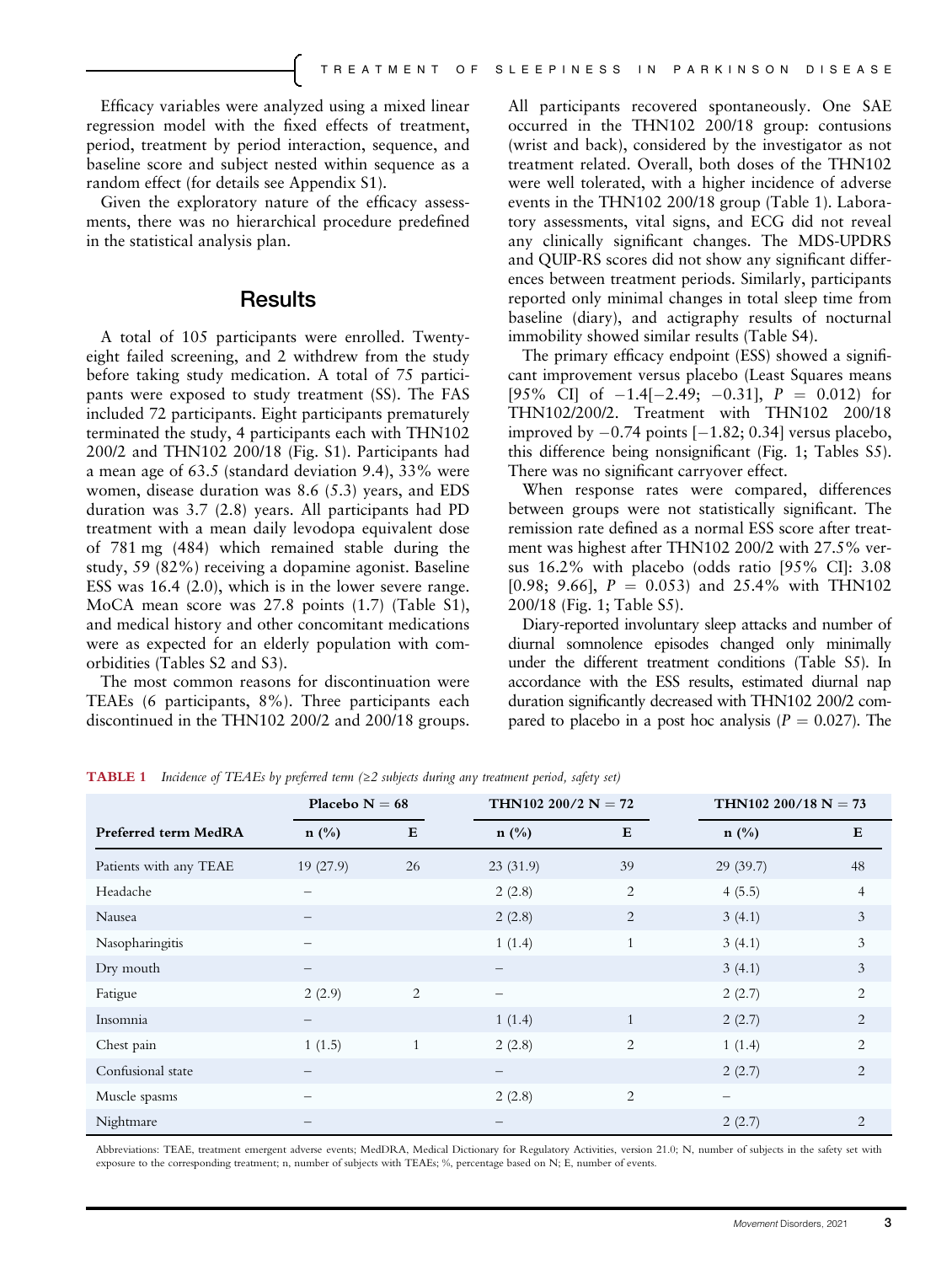

FIG. 1. Epworth Sleepiness Scale (ESS) change and remission rate. ESS change from (A) baseline and (B) remission rate. [Color figure can be viewed at [wileyonlinelibrary.com](http://wileyonlinelibrary.com)]

other secondary efficacy endpoints such as psychomotor vigilance test and MoCA showed only minor changes (Table S5) as well as the exploratory daytime actigraphy data (Table S6).

### **Discussion**

This was the first study comparing THN102 to placebo as treatment for EDS in PD patients. The two doses chosen correspond to the lowest and highest flecainide dose per 100 mg of modafinil tested in phase I. Both doses of THN102 were well tolerated in this population of relatively aged patients with comorbidities and a high level of antiparkinsonian medication. The adverse event profile is close to the known profile of modafinil. The results show that THN102 200/2 significantly improved EDS. This result was also supported by a higher remission rate as compared to placebo ( $P = 0.053$ ). THN102 200/18 showed a smaller treatment effect that did not reach significance.

In healthy volunteers, the modafinil–flecainide combination showed improved vigilance and executive function as compared to modafinil alone, with no dose effect of flecainide.<sup>15</sup> In our study, similar to the phase I study, the higher dose of flecainide did not increase effects in PD patients. The absence of flecainide dose– response may be explained by a ceiling effect already obtained at a very low dose of flecainide or a bellshaped dose–response curve. Because our study was performed versus placebo, the dose–response of added flecainide needs to be further explored in a comparison with modafinil alone in PD patients.

These results are of interest considering the lack of approved treatment for EDS in PD, the negative results with the norepinephrine–dopamine reuptake inhibitor solriamfetol (NCT03037203) and the histamine H3 antagonist bavisant (NCT03194217), and the inconsistent results with modafinil alone. Modafinil (200 mg/d) improved ESS significantly in two small crossover trials  $(12 \text{ and } 20 \text{ patients})$ ,<sup>7,8</sup> without changes in objective measures (Maintenance of Wakefulness Test) in one of them.7 Conversely, a parallel-group study failed to show efficacy of modafinil in subjective (ESS) and objective measures (Multiple Sleep Latency Test) at 400 mg/d.<sup>9</sup> Such discrepancies may be related to the high variability of ESS scores in the PD population in which EDS is multifactorial. ESS variability could be related either to differences in patient characteristics or to problems in scale reliability, as patients are instructed to "extrapolate" their answers to items assessing events that did not actually occur during the observation period. The treatment effect of 1.4 points between THN102 200/2 and placebo was modest and possibly not clinically important, but it should be emphasized that the design (crossover) and the short duration of exposure (2 weeks) of this pilot trial were not expected to provide an estimate of the full therapeutic potential of THN102.

There are several limitations to this study. As the primary aim of our study was to demonstrate for the first time the safety and efficacy of THN102 in PD patients, a direct comparison with modafinil alone was not performed. This should be addressed in a subsequent study. For feasibility reasons, no objective measurement of EDS was included in the trial. ESS and objective data have been notably discrepant in previous modafinil studies, and this should be further explored. Finally, safety and impact on quality of life of THN102 need to be documented in larger and longer-term studies.

### **Conclusion**

The combination of modafinil 200 mg and flecainide 2 mg was well-tolerated and improved EDS in PD patients. Our results support further development of THN102 for the treatment of EDS in PD.

### Appendix

THN102-202 Study Investigators: *Principal inves-<br>tigator*: Jean-Christophe Corvol, MD, Sorbonne tigator: Jean-Christophe Corvol, MD, Sorbonne Université, Assistance Publique Hôpitaux de Paris, Paris Brain Institute—ICM, INSERM, CNRS, Hôpital Pitié-Salpêtrière, Department of Neurology, Centre d'Investigation Clinique Neurosciences, NS-PARK/FCRIN

Acknowledgments: Research reported in this publication was funded by Theranexus. This research was partially supported by grant projects of the Ministry of Health of the Czech Republic (FN HK 00179906) and of the Charles University in Prague, Czech Republic (PROGRES Q40). We are thankful to the patients who participated in the study.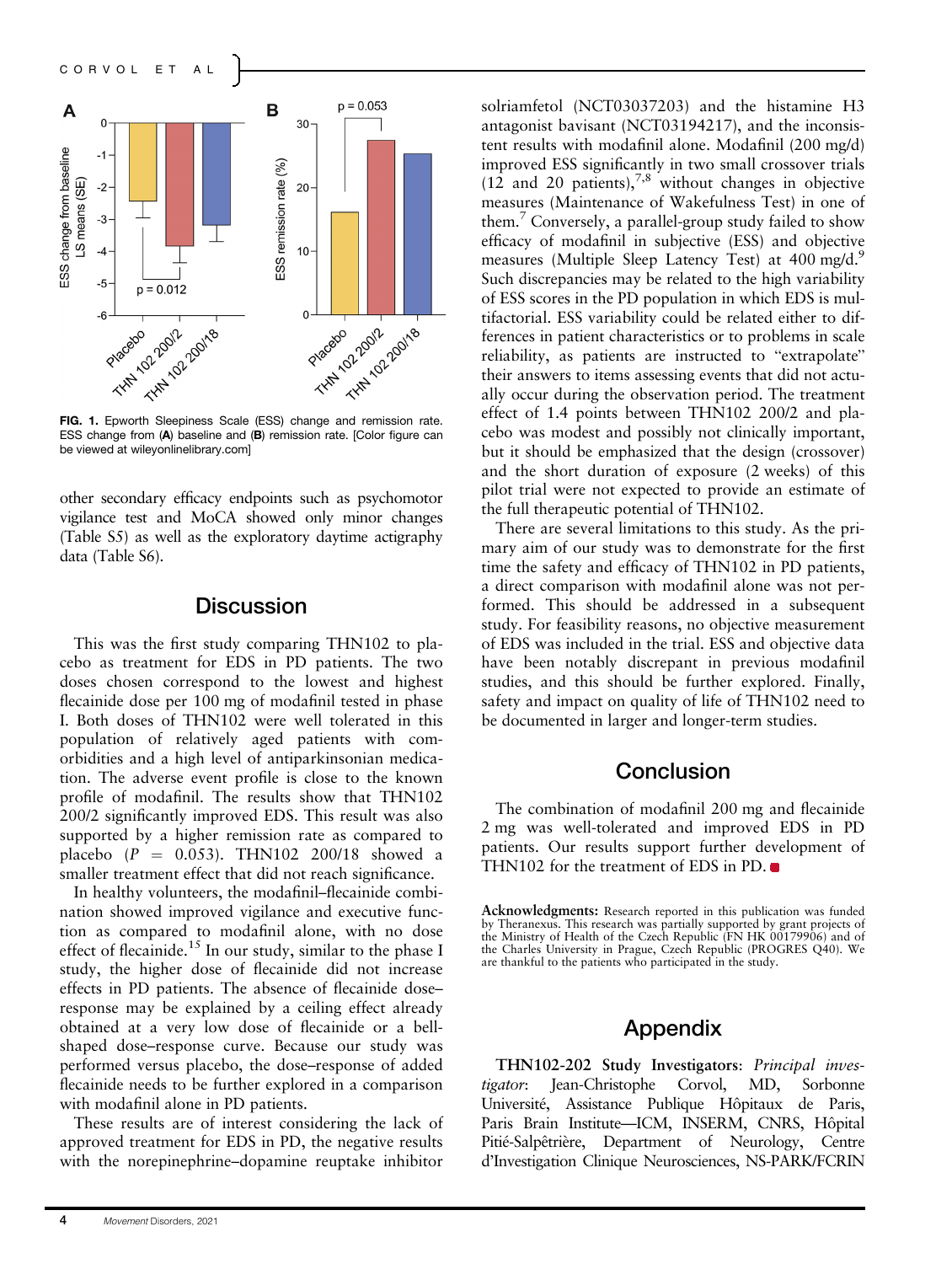Network, Paris, France; Jean-Philippe Azulay, MD, Department of Neurology and Movement Disorders, La Timone Hospital, Assistance publique-Hôpitaux de Marseille, NS-PARK/FCRIN Network, Marseille, France; Marek Baláž, MD, Department of Neurology, St. Anne University Hospital, Brno, Czechia; Ralf Bodenschatz, MD, Pharmakologisches Studienzentrum, Chemnitz, Germany; Magdolna Bokor, MD, Department of Neurology, Nyírő Gyula National Institute of Psychiatry and Addictions, Budapest, Hungary; Hana Brožová, MD, Department of Neurology, \*\*Charles University Faculty of Medicine and the General University Hospital in Prague, Czechia; Yves Dauvilliers, MD, Sleep-Wake Disorders Center, Department of Neurology, Gui-de-Chauliac Hospital, CHU Montpellier, University of Montpellier, Montpellier, France; Luc Defebvre, MD, Department of Neurology and Movement Disorders, Lille University Medical Center, NS-PARK/FCRIN Network, Lille, France; Ondraj Fiala, MD, Institute of Neuropsychiatric Care (INEP), Prague, Czechia; Andràs Folyovich, MD, Department of Neurology, New St. John's Hospital and Clinic, North-Central Buda Center, Budapest, Hungary; Heinz Peter Herbst, MD, Neurozentrum Sophienstrasse, Stuttgart, Germany; Fabian Klostermann, MD, Department of Neurology, Charité-Universitätsmedizin Berlin, Campus Benjamin Franklin, Berlin, Germany; Norbert Kovacs, MD, Department of Neurology Medical School University of Pecs, Pecs, Hungary; Julianna Lajtos, MD, Department of Neurology, Kenézy Gula University Hospital, Debrecen, Hungary; Paul Lingor, MD, Department of Neurology, Neuro-Head-Center, Technical University, Munich, Germany; David Maltête, MD, Department of Neurology, Rouen University Hospital and University of Rouen, NS-PARK/FCRIN Network, Rouen, France; Christian Oehlwein, MD, Neurologische Praxis, Gera, Germany; \*\*Rajesh Pahwa, MD, University of Kansas Medical Center, Movement Disorders Division, Kansas City, Kansas, USA; Jan Peregrin, MD, Department of Neurology, Na Homolce Hospital, Prague, Czechia; Olivier Rascol, MD, Departments of Neurology and Clinical Pharmacology, Centre of Clinique Investigations, NS-Park/FCRIN Network, Centre of Excellence for Neurodegenerative Disorders (COEN) of Toulouse, CHU de Toulouse, Toulouse 3 University, NS-PARK/FCRIN Network, Toulouse, France; Daniela Rau, MD, NeuroPoint, Ulm, Germany; Ali Safavi, MD, Neuroakademie, Alzenau, Germany; Joachim Springub, MD, Studienzentrum Nor-West, Westerstede, Germany; Jindra Svátová, MD, NEURO-Praha, Prague, Czechia; Stéphane Thobois, MD, Department of Neurology C, Pierre-Wertheimer Neurological Hospital, Hospices Civils de Lyon, NS-PARK/FCRIN Network; Univ Lyon, CNRS, Institut des Sciences Cognitives Marc Jeannerod, Bron, France; Martin Valis, MD, Department of Neurology, Charles University, Faculty of Medicine and University Hospital, Hradec Kralove, Czechia; Làszlo Vécsei, MD, Neurology Department, Szent-Györgyi Albert Clinical Centre, University of Szeged, Hungary; Aleksandar Videnovic, MD, Department of Neurology, Massachusetts General Hospital, Boston, MA, USA; Olga Waln, MD, Houston Methodist Neurological Institute, Weill Cornell Medical College, Houston, TX, USA; and Katarina Zárubová, MD, Axon Clinical, Prague, Czechia.

#### Data Availability Statement

Access to participant-level data from this study will not be made available while THN 102 is in clinical development for excessive daytime sleepiness associated with Parkinson Disease. Thereafter, qualified academic researchers may request further details regarding trial data availability through the Theranexus website.

#### **References**

- 1. Chahine LM, Amara AW, Videnovic A. A systematic review of the literature on disorders of sleep and wakefulness in Parkinson's disease from 2005-2015. Sleep Med Rev 2017;35:33–50.
- 2. Chaudhuri KR, Prieto-Jurcynska C, Naidu Y, et al. The nondeclaration of nonmotor symptoms of Parkinson's disease to health care professionals: an international study using the non-motor symptoms questionnaire. Mov Disord 2010;25:697–701.
- 3. Gallagher DA, Lees AJ, Schrag A. What are the most important nonmotor symptoms in patients with Parkinson's disease and are we missing them? Mov Disord 2010;25:2493–2500.
- 4. Spindler M, Gooneratne NS, Siderowf A, Duda JE, Cantoe C, Dahodwala N. Daytime sleepiness is associated with falls in Parkinson's disease. J Parkinsons Dis 2013;3:387–391.
- 5. Ghorayeb I, Loundou A, Auquier P, Dauvilliers Y, Bioulac B, Tison F. A nationwide survey of excessive daytime sleepiness in Parkinson's disease in France. Mov Disord 2007;22:1567–1572.
- 6. Knie B, Mitra MT, Logishetty K, Chaudhuri KR. Excessive daytime sleepiness in patients with Parkinson's disease. CNS Drugs 2011;25: 203–212.
- 7. Högl B, Saletu M, Brandauer E, et al. Modafinil for the treatment of daytime sleepiness in Parkinson's disease: a double-blind, randomized, crossover, placebo-controlled polygraphic trial. Sleep 2002;25: 905–909.
- 8. Adler CH, Caviness JN, Hentz JG, Lind M, Tiede J. Randomized trial of modafinil for treating subjective daytime sleepiness in patients with Parkinson's disease. Mov Disord 2003;18:287–293.
- 9. Ondo WG, Fayle R, Atassi F, Jankovic J. Modafinil for daytime somnolence in Parkinson's disease: double blind, placebo controlled parallel trial. J Neurol Neurosurg Psychiatry 2005;76:1636–1639.
- 10. Liu X, Petit JM, Ezan P, Gyger J, Magistretti P, Giaume C. The psychostimulant modafinil enhances gap junctional communication in cortical astrocytes. Neuropharmacology 2013;75:533–538.
- 11. Duchêne A, Perier M, Zhao Y, et al. Impact of astroglial connexins on modafinil pharmacological properties. Sleep 2016;39: 1283–1292.
- 12. Charvériat M, Naus CC, Leybaert L, Saez JC, Giaume C. Connexindependent neuroglial networking as a new therapeutic target. Front Cell Neurosci 2017;11:174.
- 13. Ghézali G, Vasile F, Curry N, et al. Neuronal activity drives Astroglial Connexin 30 in Perisynaptic processes and shapes its functions. Cereb Cortex 2020;30:753–766.
- 14. Vodovar D, Duchêne A, Wimberley C, et al. Cortico-amygdalastriatal activation by Modafinil/Flecainide combination. Int J Neuropsychopharmacol 2018;21:687–696.
- 15. Sauvet F, Erblang M, Gomez-Merino D, et al. Efficacy of THN102 (a combination of modafinil and flecainide) on vigilance and cognition during 40-hour total sleep deprivation in healthy subjects: glial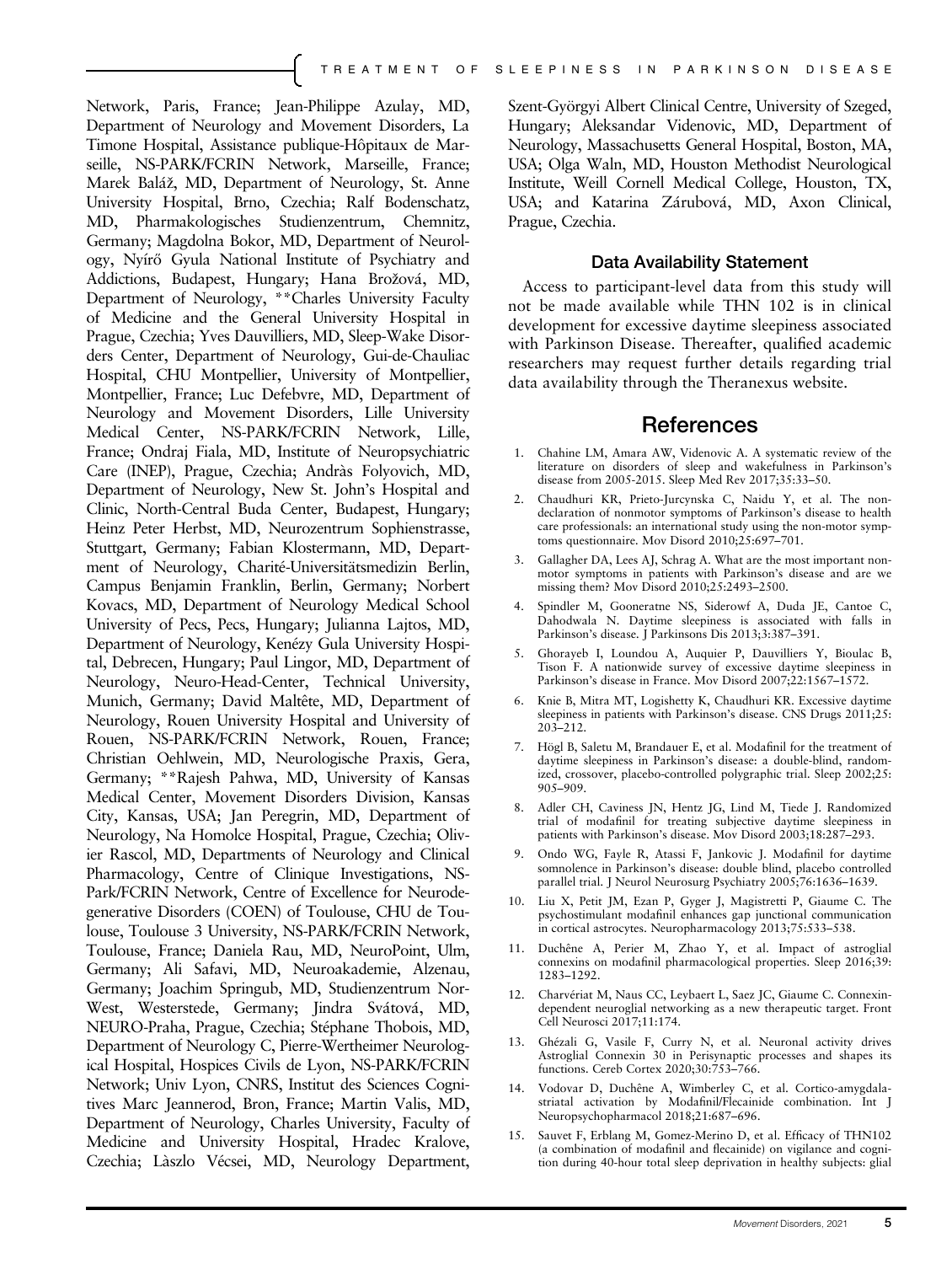connexins as a therapeutic target. Br J Clin Pharmacol 2019;85: 2623–2633.

- 16. Postuma RB, Berg D, Stern M, et al. MDS clinical diagnostic criteria for Parkinson's disease. Mov Disord 2015;30:1591–1601.
- 17. Johns MW. A new method for measuring daytime sleepiness: the Epworth sleepiness scale. Sleep 1991;14:540–545.
- 18. Goetz CG, Poewe W, Rascol O, et al. Movement Disorder Society task force report on the Hoehn and Yahr staging scale: status and recommendations. Mov Disord 2004;19:1020–1028.
- 19. Nasreddine ZS, Phillips NA, Bédirian V, et al. The Montreal cognitive assessment, MoCA: a brief screening tool for mild cognitive impairment. J Am Geriatr Soc 2005;53:695–699.
- 20. Goetz CG, Tilley BC, Shaftman SR, et al. Movement Disorder Society-sponsored revision of the unified Parkinson's disease rating scale (MDS-UPDRS): scale presentation and clinimetric testing results. Mov Disord 2008;23:2129–2170.
- 21. Posner K, Brown GK, Stanley B, et al. The Columbia–suicide severity rating scale: initial validity and internal consistency findings from

three multisite studies with adolescents and adults. Am J Psychiatry 2011;168:1266–1277.

- 22. Weintraub D, Mamikonyan E, Papay K, Shea JA, Xie SX, Siderowf A. Questionnaire for impulsive-compulsive disorders in Parkinson's disease-rating scale. Mov Disord 2012;27:242–247.
- 23. Basner M, Dinges DF. Maximizing sensitivity of the psychomotor vigilance test (PVT) to sleep loss. Sleep 2011;34:581–591.
- 24. Scrima L, Emsellem HA, Becker PM, et al. Identifying clinically important difference on the Epworth sleepiness scale: results from a narcolepsy clinical trial of JZP-110. Sleep Med 2017;38:108–112.

# Supporting Data

Additional Supporting Information may be found in the online version of this article at the publisher's web-site.